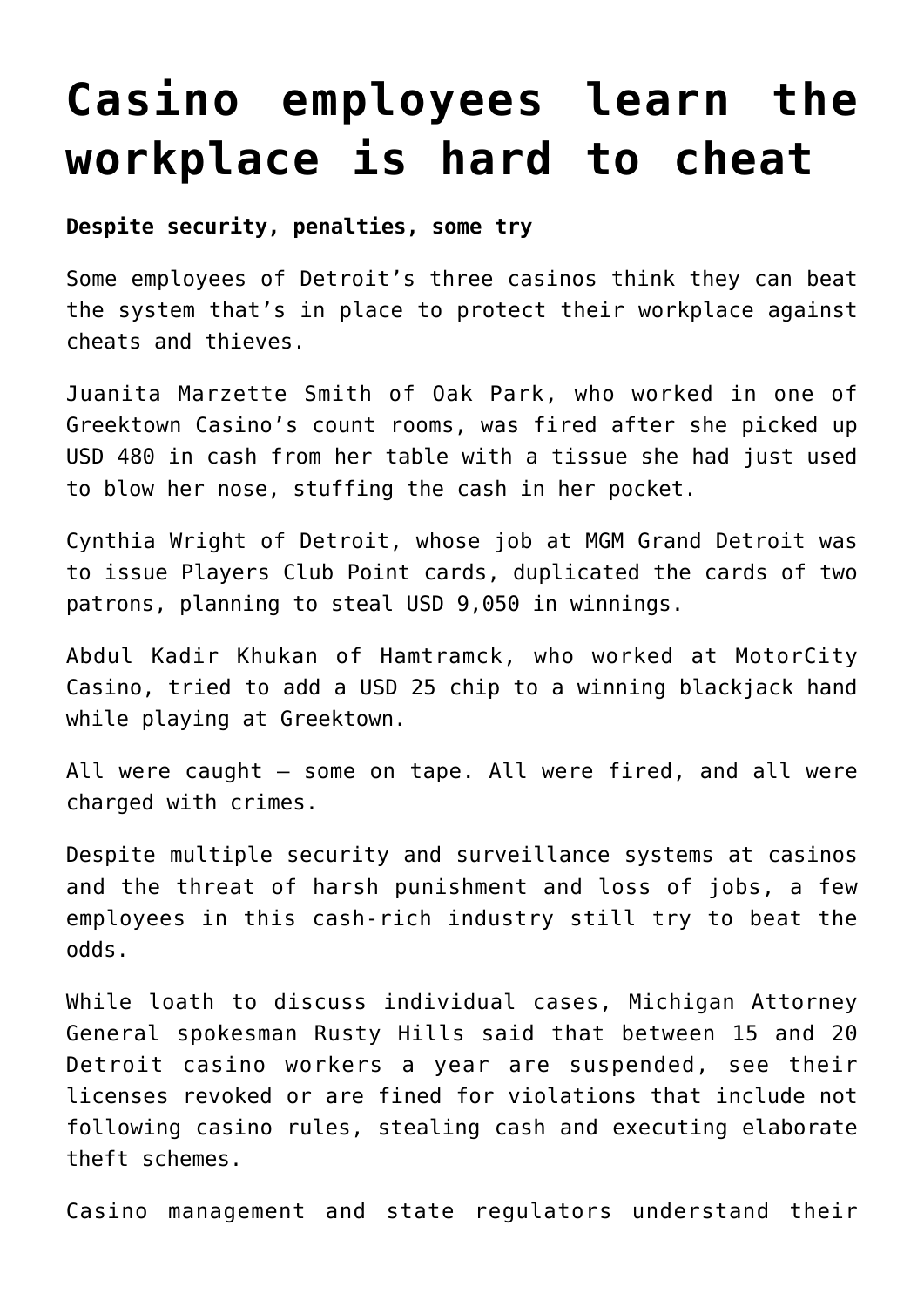exposure to deceit, not just by patrons, but by any of the casinos' approximately 6,300 employees — who know the systems in place to protect their workplace and might try to exploit weaknesses.

Detroit's three casinos made USD 1.3 billion in revenues combined last year and handle an average of USD 1.2 million each during a 24-hour period.

"Where there's money, there's temptation," said Damian Kassab, chairman of the Michigan Gaming Control Board, which oversees Detroit's three casinos. "We have to quard against that."

## **Swift penalties**

Justice is swift for workers caught cheating the system.

Former Greektown Casino floor supervisor Tywan Bobby O'Neal of Detroit created phony paperwork to award USD 1,000 in chips to a friend and then tried to discard the evidence.

O'Neal was questioned just minutes after the paperwork that paid his friend USD 1,000 was not found. Police immediately spotted him getting rid of the paperwork on a surveillance video.

O'Neal fled the scene and never returned to work, dodging police at every attempt to contact him, records show.

Months later, O'Neal was apprehended by U.S. Customs while attempting to cross the Ambassador Bridge into Canada. He pleaded guilty to felony embezzlement and was sentenced to 1 year of probation, restitution and fees.

Khukan, who was caught adding a chip to a winning bet, was immediately questioned after the incident and escorted out of Greektown. The following day when he showed up to his job at MotorCity, he was questioned and arrested.

Regulators do not wait for cases to be finalized in court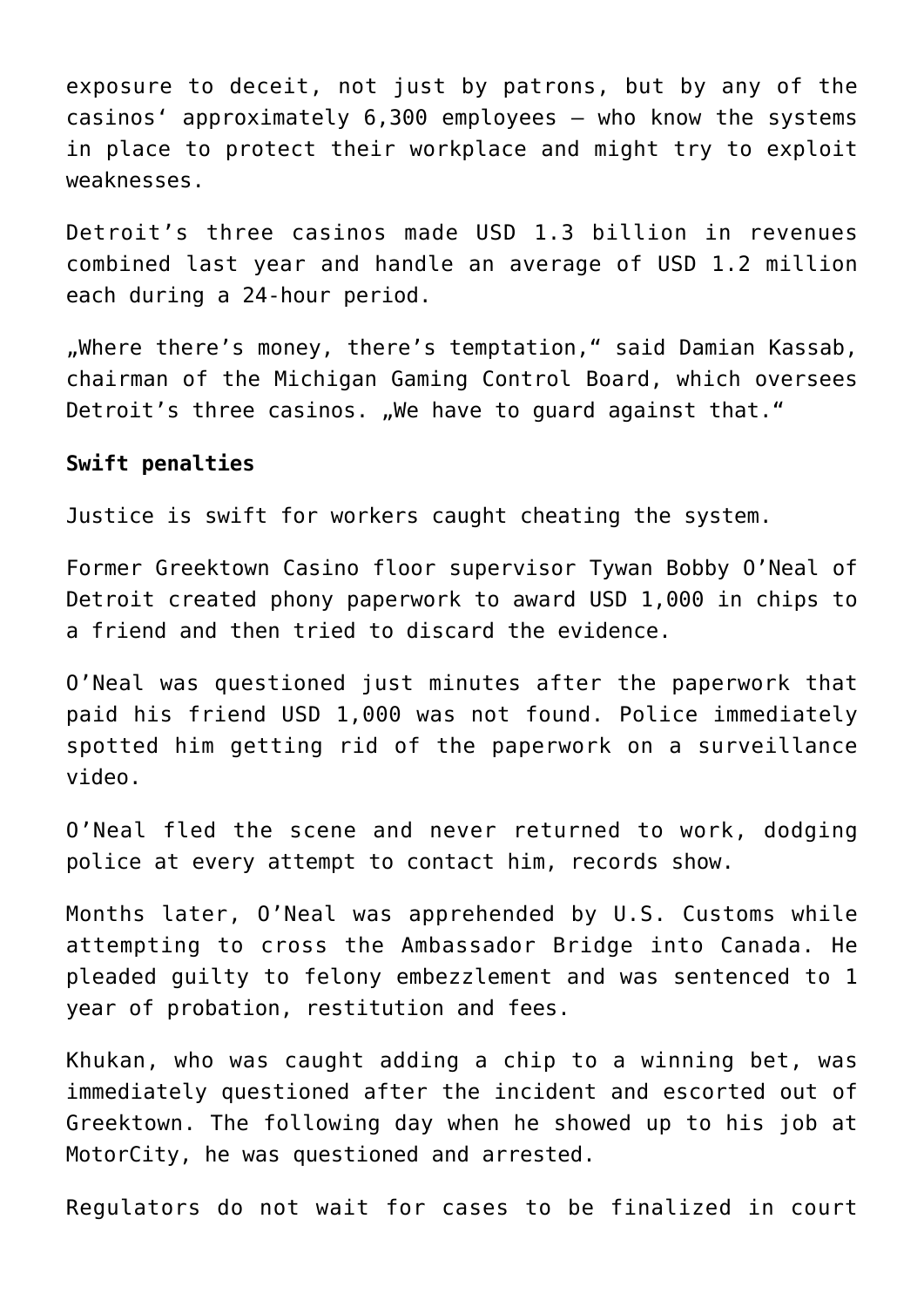before they purge employees caught cheating, said Gaming Control Board Deputy Director of Enforcement John Page.

Some of those caught cheating come to monthly Gaming Control Board meetings asking the board to allow them to keep their licenses, though the board cannot reinstate anyone convicted of crimes outlined in their licenses.

Khukan, the MotorCity Casino employee, attended the April meeting saying he was sorry, that he had a family and he needed his job.

Board members typically just listen, unable to reinstate employees caught cheating or who have committed fraud.

Controls are extensive and range from background checks to around-the-clock surveillance, random spot checks of casino equipment — such as machines, cards and dice — to guard against tampering.

Employees undergo extensive criminal background checks and must qualify for a license that must be renewed annually.

Committing a crime, particularly involving money, immediately disqualifies employees from keeping their license, and their jobs. Crimes of other natures can disqualify them, too. Assaulting someone also can cost an employee a license.

Money problems, such as a bankruptcy or even excessive debt can keep a potential employee from obtaining a license.

## **'Thousands of cameras'**

Surveillance cameras — 1,500 of them — watch and record activities at Detroit's three casinos 24-7. On top of the casino's own surveillance, casino staff and security is monitored by the State Police, which has separate surveillance rooms at each casino.

Page is always surprised that people still try.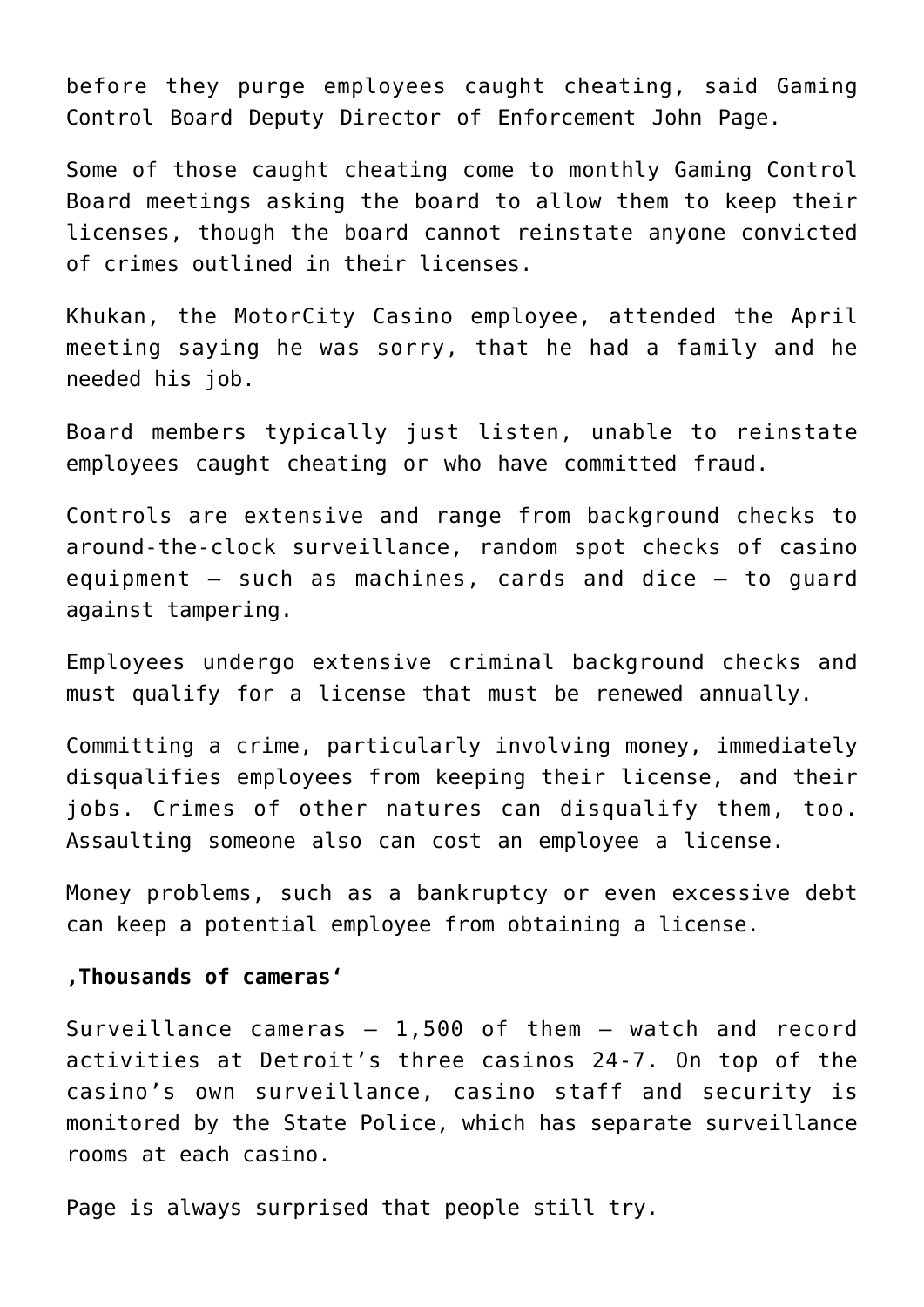"There are hundreds of thousands of cameras," Page said. "It seems stupid, but maybe they think someone might not be looking right now."

Kathryn Overstreet, a maintenance worker at Greektown, couldn't resist a purse full of cash at work, reached in and pocketed USD 300.

O'Neal, the Greektown floor supervisor who authorized a USD 1,000 payout to his friend, admitted to having attempted the scheme before.

"When asked how many times he and the patron had done this, O'Neal stated once," a State Police report read. "When I told him I could prove a second incident, O'Neal then stated, , Only them two, that's all.'  $\mu$ 

Overstreet, the Greektown maintenance worker who pocketed USD 300 of a coworker's tip money, initially denied the crime but when faced with a polygraph test, confessed.

Cases don't have to take place in a casino for an employee to be fired. Christina Crosby of Detroit came before the gaming board in April after she was arrested on charges of trying to deposit a phony USD 25,000 check and withdraw USD 10,000.

"If you're convicted of a crime that involves moral turpitude or fraudulent activity, it doesn't matter where it is," Kassab said. "You don't have the right or the privilege if you're going to steal someplace else."

### **Dwindling chances**

Casinos say opportunities to commit fraud have lessened through the decades as more games become computerized and winnings are kept on cards, reducing the handling of cash.

"There's good penetration, but people still want to feel those chips and roll their fingers through them; those are never going to go away," Kassab said.